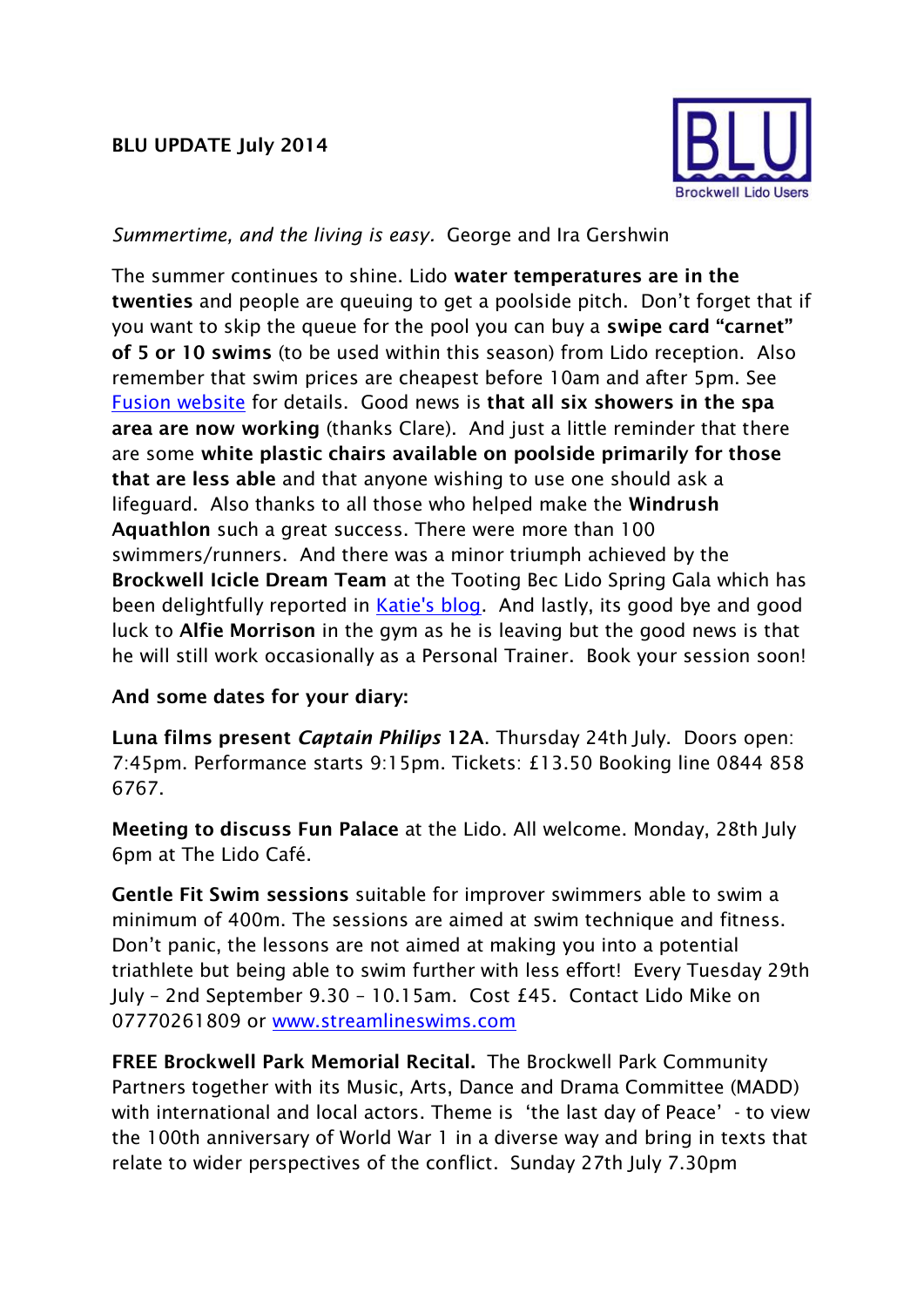**WE LOVE GLEE !!! Dance and Drama Camp Celebrating GLEE**. Learn the moves and the songs and celebrate with an end of week showcase! PLUS FREE SWIMMING in the lido every day! 9am-1pm. Age 8-11 29th July-1st August: 12th-15th August: 26th-29th August. Age 12-16 5th-8th August: 19th-22nd August. As this is a funded programme, the places are open only to families on lower income and living in Lambeth. Please get in touch with Kelly Dummer for a booking form - [kelly.dummer@fusion-lifestyle.com](mailto:kelly.dummer@fusion-lifestyle.com)

**Luna films present** *Jaws*. Tuesday 12th August. Booking line 0844 858 6767.

**Annual swimming races.** Everyone welcome to this FREE fun event. No wetsuits! Registration 4.30-5.15pm. Free tea and cake for all participants. Trophies/medals for all races. Saturday 31st August 6-8.30pm

**Luna film to be chosen by public vote.** Thursday 18th September. Doors open: 7:45pm. Performance starts 9:15pm. Tickets: £13.50. Vote for your favourite 1980s classic by 31st July: check out [www.thelunacinema.com](http://www.thelunacinema.com/) to vote and of course buy tickets.

**\*\*BLU ANNUAL FORUM\*\***. Your chance to discuss all aspects of life at Brockwell Lido with BLU, Fusion and Lambeth. Saturday 27th September 10am-12 noon at the Lido.

During September, a **survey of Lido users** will be carried out on behalf of Fusion. If you are asked to take part we hope you will agree and that you will share your views fully and honestly about all aspects of the Lido.

**Fun Palace**. This will be a FREE event on Sunday 5th October and promises to be wonderful. You can find out more and get involved via Facebook (Fun Palaces). Or come to a meeting at The Lido Café on Monday, 28th July at 6pm.

Our **synchronised swimmers** are perfecting their moves on Wednesday evenings 7-8pm. We hope they will do a public performance before the end of summer. For more info email [brockwellmermaids@gmail.com](mailto:brockwellmermaids@gmail.com)

Look out for **Shiatsu** by the pool on fine days. Karen Livesey offers relaxing and revitalising sessions under her gazebo. [www.karenliveseyshiatsu.co.uk](http://www.karenliveseyshiatsu.co.uk/) or follow @karenlivesey on Twitter.

**Jubilee Pool is Penzance's fine 1930's lido** which is under threat of permanent closure if funding is not found to support a major investment programme. A bid has been submitted to the Coastal Communities Fund for £1.95m and the investment required is £2.9m. Match funding is being provided by Cornwall Council, Penzance Town Council, The Local Enterprise Partnership and the Friends of Jubilee Pool are committed to raise £160k in